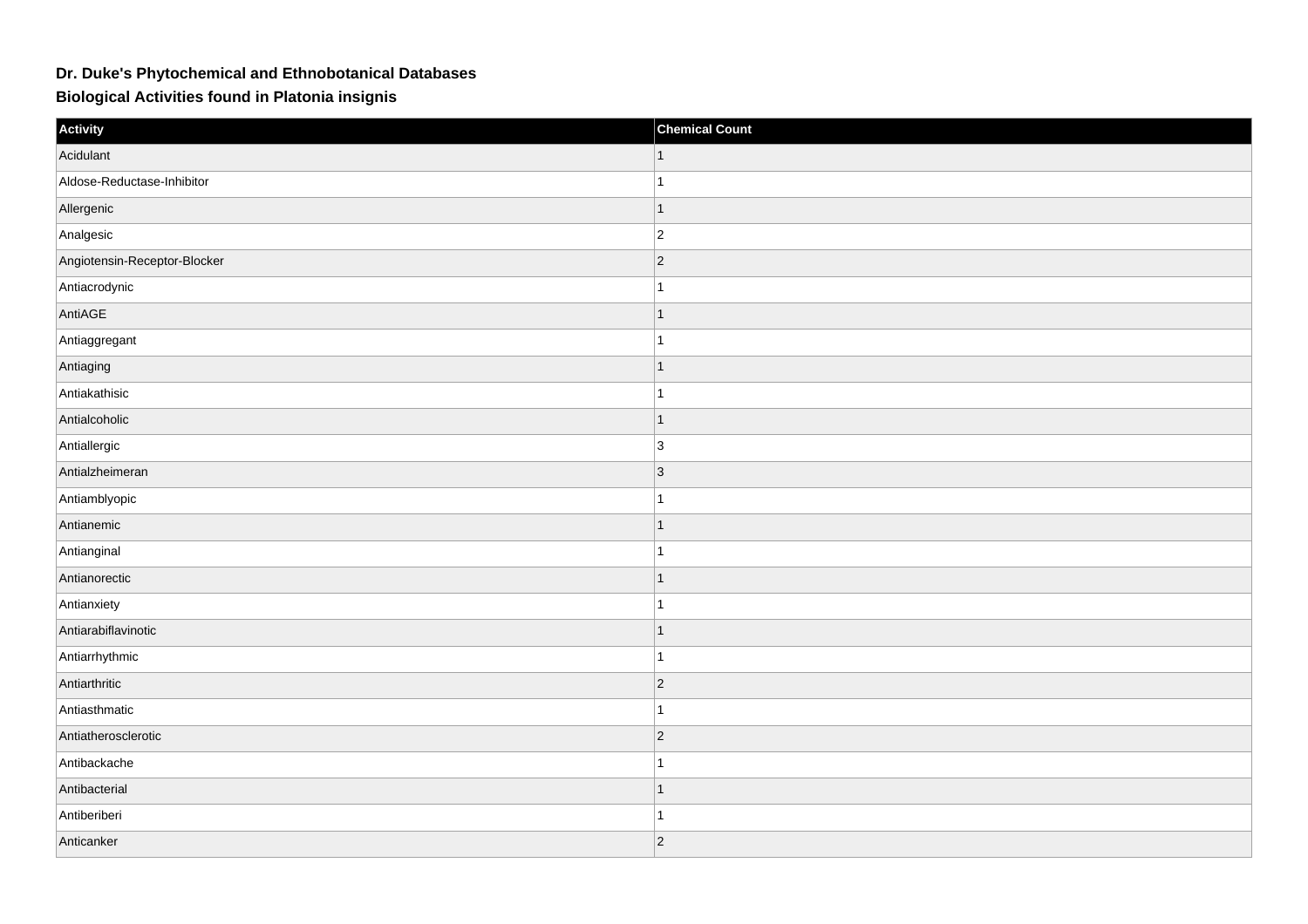| Activity              | <b>Chemical Count</b> |
|-----------------------|-----------------------|
| Anticardiospasmic     | 1                     |
| Anticarpal-Tunnel     |                       |
| Anticataract          | $\overline{4}$        |
| Anticephalagic        | 1                     |
| Anticervicaldysplasic | $\overline{c}$        |
| AntiCFS               |                       |
| Anticheilitic         | $\overline{2}$        |
| Antichilblain         |                       |
| Anticlimacteric       | $\overline{c}$        |
| Anticold              | -1                    |
| Anticolitic           | 1                     |
| Anticonvulsant        |                       |
| AntiCrohn's           |                       |
| AntiCTS               |                       |
| Antidecubitic         | 3                     |
| Antideliriant         | $\vert$ 1             |
| Antidementia          | $\overline{3}$        |
| Antidepressant        | $\vert$ 2             |
| Antidermatitic        | 1                     |
| Antidiabetic          | $\vert$ 3             |
| Antidote (Aluminum)   | $\overline{c}$        |
| Antidote (Cadmium)    | 1                     |
| Antidote (Lead)       | $\overline{2}$        |
| Antidote (Paraquat)   |                       |
| Antidyspeptic         |                       |
| Antidysphagic         | -1                    |
| Antieczemic           | 1                     |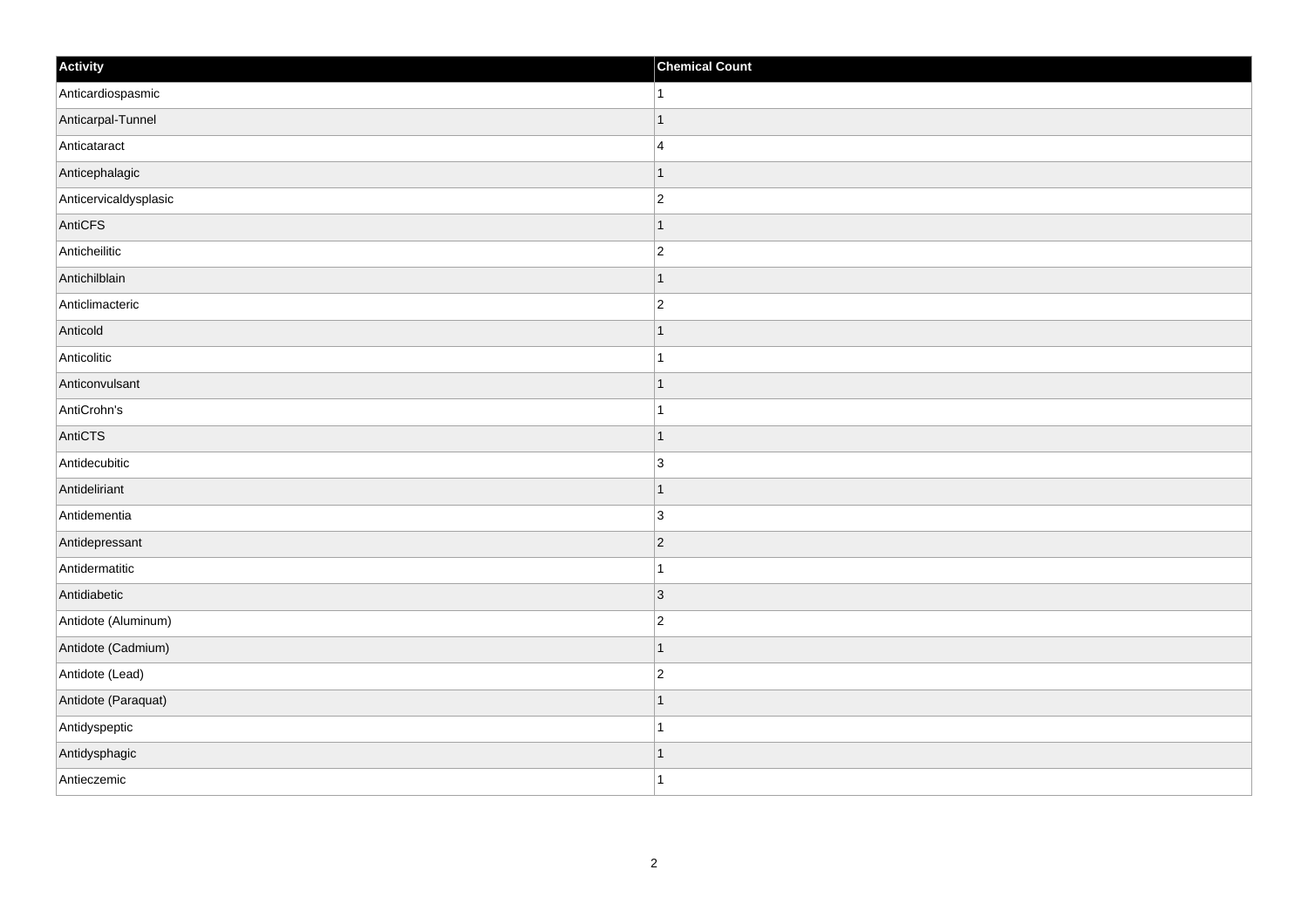| Activity            | <b>Chemical Count</b> |
|---------------------|-----------------------|
| Antiedemic          | $\vert$ 1             |
| Antiencephalitic    | $\overline{1}$        |
| Antiencephalopathic | 1                     |
| Antiendometriotic   | 1                     |
| Antiepileptic       | $\mathbf 1$           |
| Antifatigue         | $\overline{c}$        |
| Antifibrotic        | $\vert$ 1             |
| Antigallstone       | $\overline{1}$        |
| Antigastritic       | $ 2\rangle$           |
| Antigingivitic      | $\mathbf{1}$          |
| Antiglaucomic       | $\overline{1}$        |
| Antiglossitic       | 1                     |
| Antihangover        | 3                     |
| Antiheartburn       | $\mathbf 1$           |
| Antihemorrhagic     | $\mathbf 1$           |
| Antihepatitic       | $\mathbf{1}$          |
| Antihepatotoxic     | $\overline{1}$        |
| Antiherpetic        | $ 2\rangle$           |
| Antihistaminic      | $ 2\rangle$           |
| Antihyperactivity   | $\mathbf 1$           |
| Antihyperkinetic    | $\vert$ 1             |
| Antihypertensive    | $\overline{3}$        |
| Antiinfertility     | $\mathbf 1$           |
| Antiinflammatory    | $\mathbf{1}$          |
| Antiinsomniac       | $\mathbf 1$           |
| Antiinsomnic        | 1                     |
| Antikeratitic       | 1                     |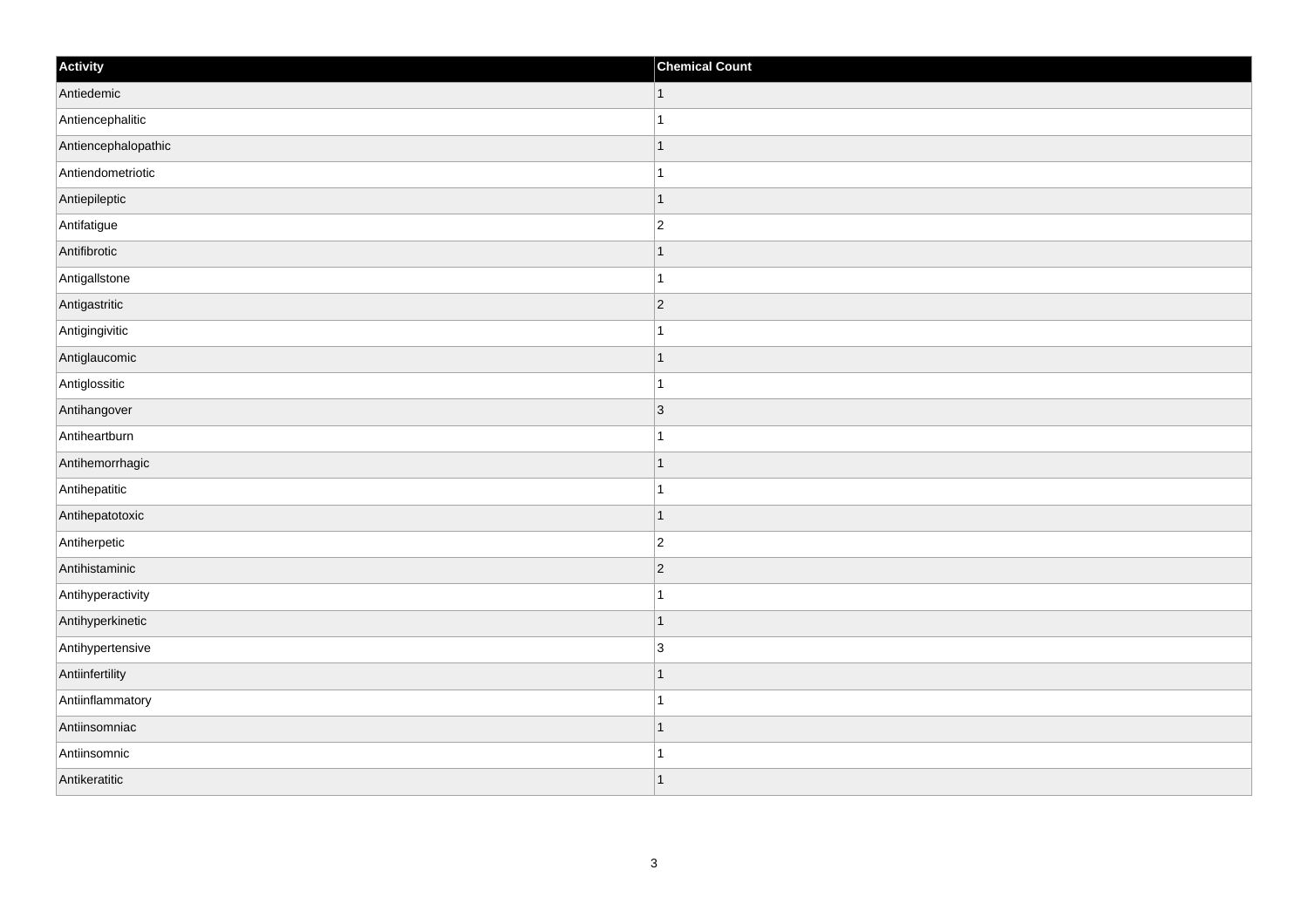| Activity           | <b>Chemical Count</b> |
|--------------------|-----------------------|
| Antilepric         | $\vert$ 1             |
| Antilithic         | $\overline{1}$        |
| AntiLyme           | $\overline{4}$        |
| Antimaculitic      | $\overline{1}$        |
| Antimeasles        | $\mathbf{1}$          |
| AntiMeniere's      | $\mathbf 1$           |
| Antimenopausal     | $\overline{2}$        |
| Antimenorrhagic    | $\mathbf 1$           |
| Antimigraine       | $\overline{3}$        |
| Antimutagenic      | $\vert$ 1             |
| Antimyocarditic    | $\overline{1}$        |
| Antineuralgic      | $ 2\rangle$           |
| Antineuramidase    | $\mathbf{1}$          |
| Antineurasthenic   | $\mathbf 1$           |
| Antineuritic       | 1                     |
| Antineuropathic    | $\vert$ 1             |
| Antinitrosic       | $\mathbf 1$           |
| Antiobesity        | 3                     |
| Antiorchitic       | $\mathbf 1$           |
| Antiosteoarthritic | $\vert$ 1             |
| Antiosteoporotic   | 3                     |
| Antioxidant        | $ 2\rangle$           |
| Antiparkinsonian   | $\overline{c}$        |
| Antiparotitic      | $\mathbf 1$           |
| Antipellagric      | $ 2\rangle$           |
| Antiperiodontitic  | $ 2\rangle$           |
| Antiphotophobic    | $\overline{1}$        |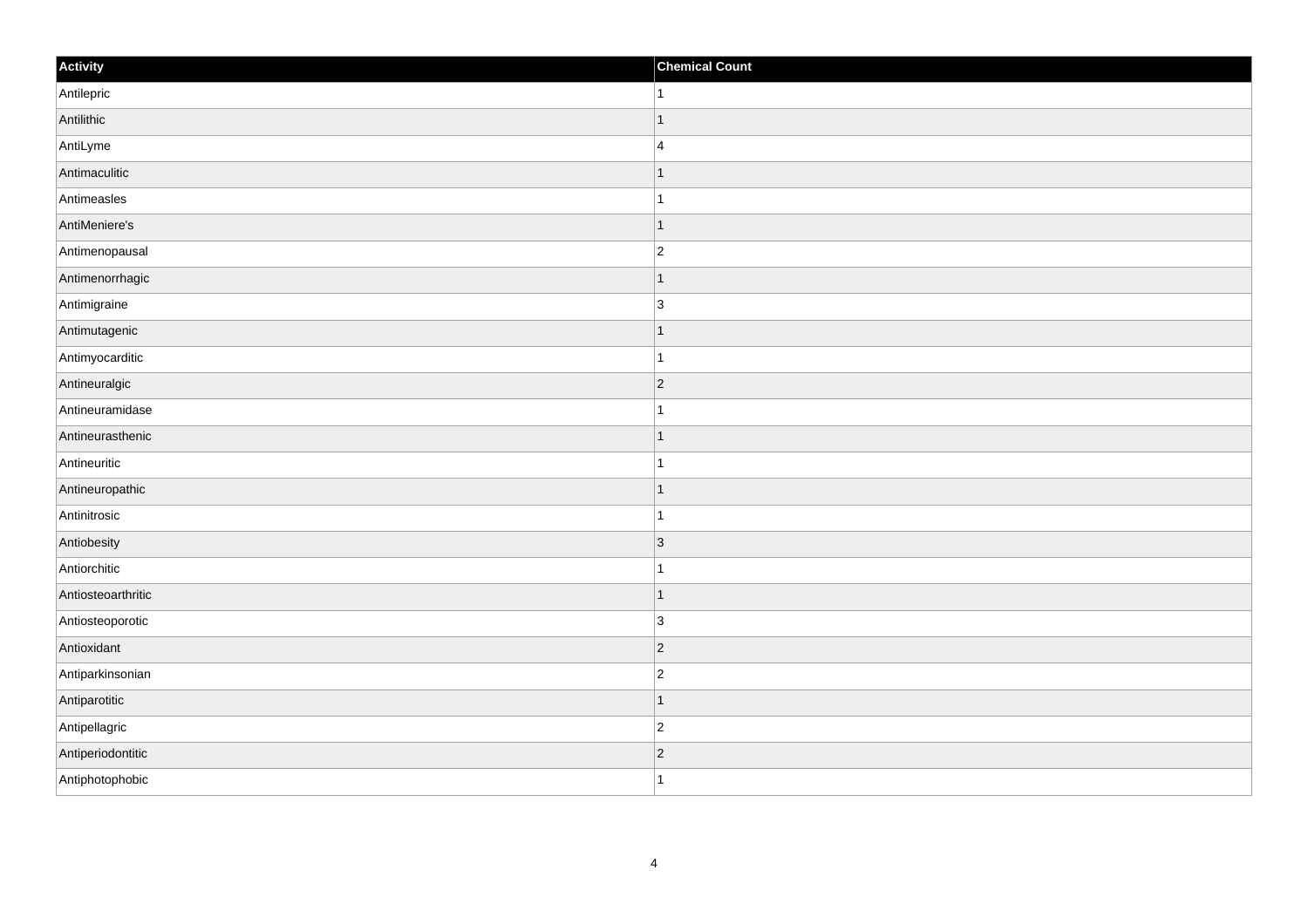| Activity            | <b>Chemical Count</b>    |
|---------------------|--------------------------|
| AntiPMS             | $\vert$ 1                |
| Antipneumonic       |                          |
| Antipodriac         | $\overline{\phantom{a}}$ |
| Antipoliomyelitic   | $\overline{c}$           |
| Antipyretic         |                          |
| Antiradicular       |                          |
| AntiRaynaud's       | $\vert$ 2                |
| Antiretinotic       | 1                        |
| Antirheumatic       | 2                        |
| Antirhinitic        | -1                       |
| Antiscorbutic       | $\mathbf 1$              |
| Antiscotomic        |                          |
| Antiseptic          | ∣ 1                      |
| Antishingles        | $\overline{1}$           |
| Antispasmodic       | $ 2\rangle$              |
| Antistress          | $\vert$ 2                |
| Antisyndrome-X      | $\overline{\phantom{a}}$ |
| Antitic             |                          |
| Antitumor           | $\vert$ 1                |
| Antitumor (Gastric) | 1                        |
| Antitumor (Lung)    | $\overline{1}$           |
| Antiulcer           | $\overline{c}$           |
| Antivertigo         | $\overline{\phantom{a}}$ |
| Antiviral           | 1                        |
| Anxiolytic          | $ 2\rangle$              |
| Apoptotic           |                          |
| Asthma-preventive   | $\overline{\phantom{a}}$ |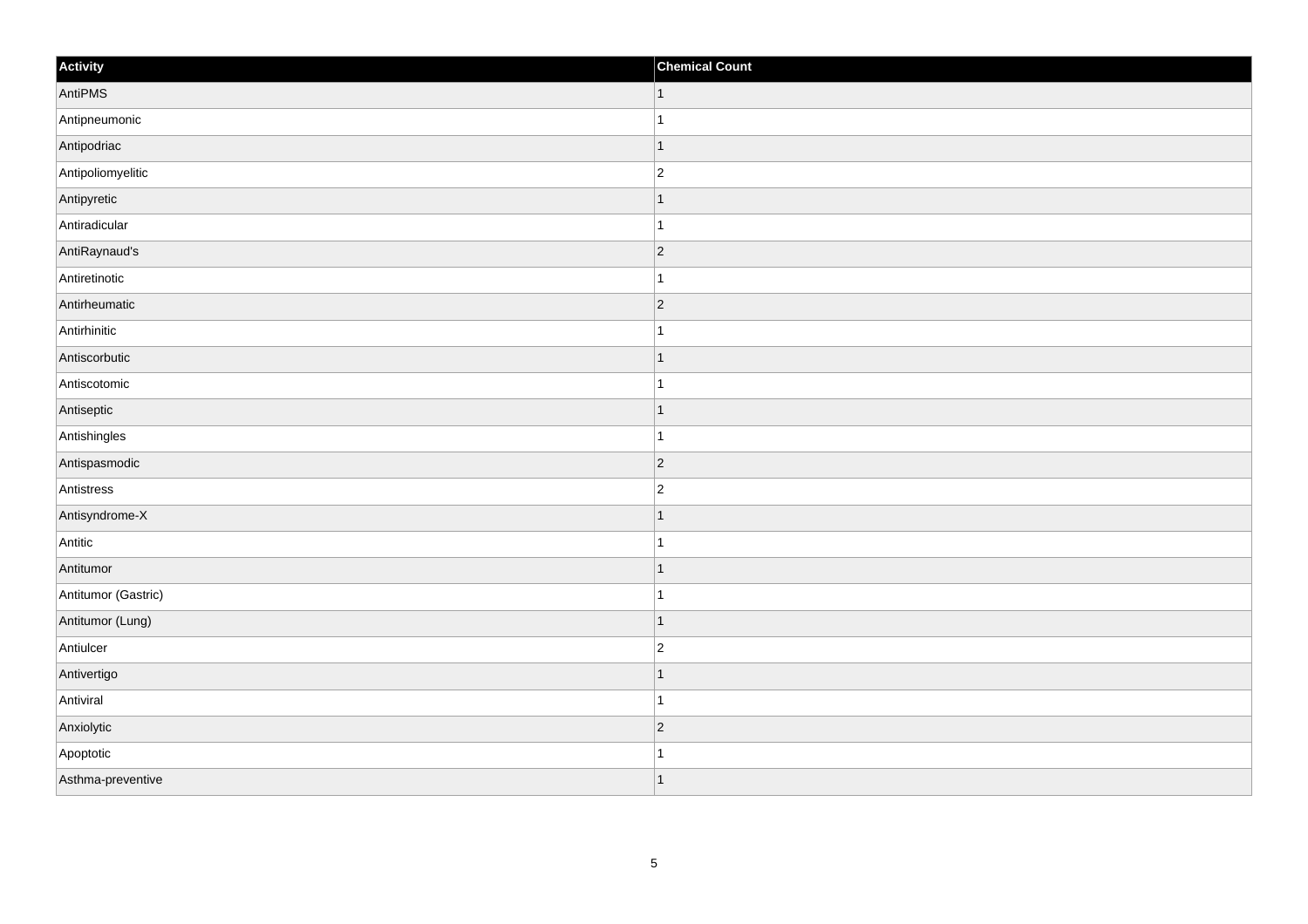| Activity                         | <b>Chemical Count</b> |
|----------------------------------|-----------------------|
| Beta-Adrenergic Receptor Blocker | $\mathbf{1}$          |
| Beta-Blocker                     |                       |
| Beta-Glucuronidase-Inhibitor     |                       |
| Calcium-Antagonist               | $\overline{1}$        |
| Calcium-Channel-Blocker          | $\overline{1}$        |
| Cancer-Preventive                | $\overline{4}$        |
| Cardioprotective                 | 3                     |
| Circulotonic                     |                       |
| Cold-preventive                  |                       |
| Collagenic                       | $\mathbf 1$           |
| Detoxicant                       | $\mathbf{1}$          |
| Diuretic                         | $ 3\rangle$           |
| Fibrinolytic                     | 1                     |
| Fistula-Preventive               |                       |
| Hepatoprotective                 |                       |
| Hepatotoxic                      | $\mathbf{1}$          |
| Hypocholesterolemic              | $\overline{4}$        |
| Hypoglycemic                     | $ 2\rangle$           |
| Hypolipidemic                    | $\overline{1}$        |
| Hypotensive                      | $\overline{3}$        |
| Hypouricemic                     |                       |
| Immunomodulator                  | $\mathbf{1}$          |
| Immunostimulant                  | $\overline{c}$        |
| Insectifuge                      |                       |
| Interferonogenic                 | $\overline{1}$        |
| Laxative                         | $ 2\rangle$           |
| Lithogenic                       | $\mathbf{1}$          |